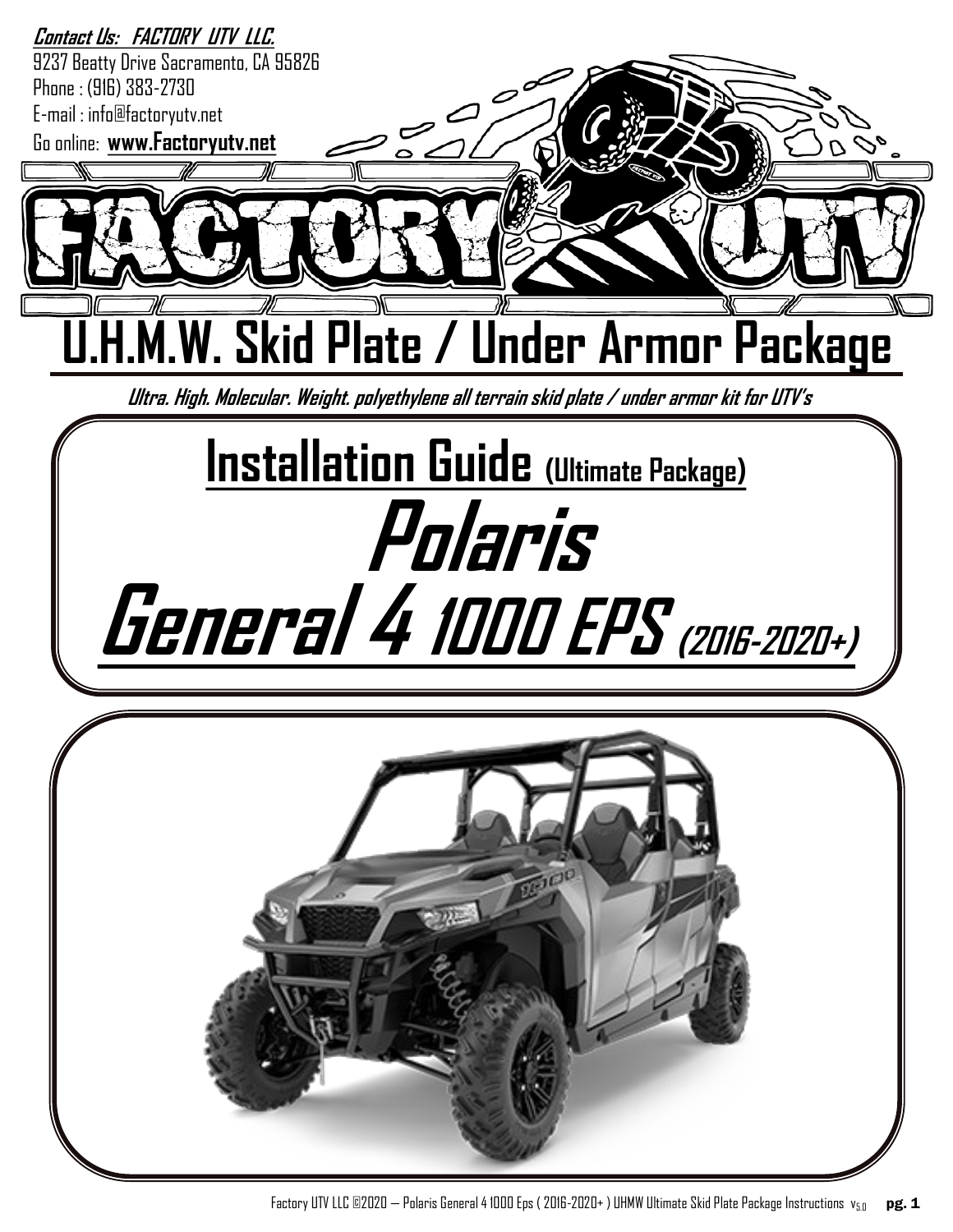# **Polaris General 4 1000 EPS (2016 2020+) Instructions**

#### **Remove stock skid plate. Re-use stock hardware as needed in all ( A ) locations.**

**Remove (5x) T-40 Torx bolts from each plastic side panel to remove skid. (see figure on bottom of page 3.) Install Extension brackets at Rear & Center of vehicle.** 

**Use: (2x) stock bolts with out washers in each bracket in ( A ) locations, to hold extension brackets in place during skid install. Ensure mid extension bracket notch is in the bottom right corner \*(as shown in page 3.)** 

**Re-install each bolt with a counter sunk washer, afterskid plates are mounted in place In further steps.** 

**Install brackets with the j-clip tip's pointing inward toward vehicle** 

#### **Rear Skid Plate :**

**Install: (2x) M6-1.0 x 30mm Flange Bolts in Rear skid: ( E ) locations.** 

**Install: (3x) Stock bolts in Rear skid: ( A ) locations. \*(note step #0, and adjust to fit before fastening)**

**Mark, drill and Install: (2x) ¼"-20 x 1" Self Tapping Bolts in Rear skid: ( C ) locations. \*(See Drilling Instructions Below)\*** 

### **Main & Mid Skid Plate :**

**Install: (7x) Stock Bolts in Mid Skid: ( A ) locations. Align edge with rear skid, and bracket \*(See step #0 ) Install: (2x) M6-1.0 x 25mm Flange Bolts in Center Mid Skid: ( D ) locations. Align edge and Install main skid. Install: (5x) Stock Bolts in Main Skid: ( A ) locations. Align edge with rear skid. Install: (2x) M6-1.0 x 25mm Flange Bolts in Center Main Skid: ( D ) locations. Install: (4x) M6-1.0 x 25mm Flange Bolts with "D" Clamps over tubing in Main Skid: ( D\* ) locations.**

**Defer side ( B ) locations Until Step (#4)**



**#5**

**RS**

**#3**

#### **Diff. Skid Plate :**

**\*(See Drilling Instructions Below)\* Align edge, mark, drill & install: (4x) ¼"-20 x ¾" Self Tapping Bolts in Diff. Skid : ( B ) locations.** 

#### **Side Mounts ( B ) :**



**Align, mark, drill, and Install: (14x) ¼"-20 x ¾" Self Tapping Bolts in Main and Mid Skid : ( B ) locations.** 

**Skid plate will fit inside/under side panel plastic, slightly pull panel away and/or wedge from vehicle, to help fit in place. Ensure to fasten side panel bolts when complete (see figure on bottom of page 3.)** 

**If installing with Rock Sliders :**



**Use: "RS" (14x) ¼"-20 x 1 ¼" Self Tapping Bolts In main skid: ( B ) locations, In lieu of side ( B ) bolts.** 

**Follow step (#4), Align, mark, drill all ( B ) locations, Ensure to fasten torx side panel bolts (see figure on bottom of page 3.) then install Rocksliders over lip of stock side panel plastic, Drill or cut pass-through holes in side plastic as necessary. Fasten all bolts securely. Rocksliders will mount on the exterior of skid plate and side plastic. Skid will form fit to chassis over time.**

## **A-Arm Guards : Standard or High Clearance**

**High Clearance A-Arms: Install: ¼"-20 x 1" Counter Sunk Bolts and "D" clamps over A-Arm tubing, with ¼" Gold Washers, and ¼"-20 Ny-Lock Nuts in each bolt locations.**

**Standard A-Arms: Install : ¼"-20 x 1" Counter Sunk Bolts with ¼" Gold Washer, and ¼"-20 Ny-Lock Nuts in each: (A:1) location.**

**Install : ¼"-20 x 1 ½" Counter Sunk Bolts with "D" clamps over A-Arm tubing in each front: (A:2\*) location.** 

**Install : ¼"-20 x 2 ½" Counter Sunk Bolts with "Box" clamps over A-Arm tubing in each Rear: (A:3\*) location.**

**\*Ensure Clearance For Turn Radius & Vertical Travel** 



**Before Fastening ALL Bolts Securely** 



\* Drilling Instructions: \*

**Use a : #№7 ( 13/64th") drill bit,** 

**( one size above the commonly available 3/16th" bit ) Recommended ¼"-20 Tap \*( Optional )**

**To drill and thread self tapping bolts in to chassis frame.** 

**Finger Thread All Bolts Prior To Fastening Securely With Power Tools.** 

**We strongly recommend the use of a "Thread Locking Compound" when installing any mounting hardware.**

**( When installation is complete , ensure all bolts are fastened securely.)**

Factory UTV LLC @2020 — Polaris General 4 1000 Eps (2016-2020+) UHMW Ultimate Skid Plate Package Instructions  $v_{5.0}$  pg. 2





**#2**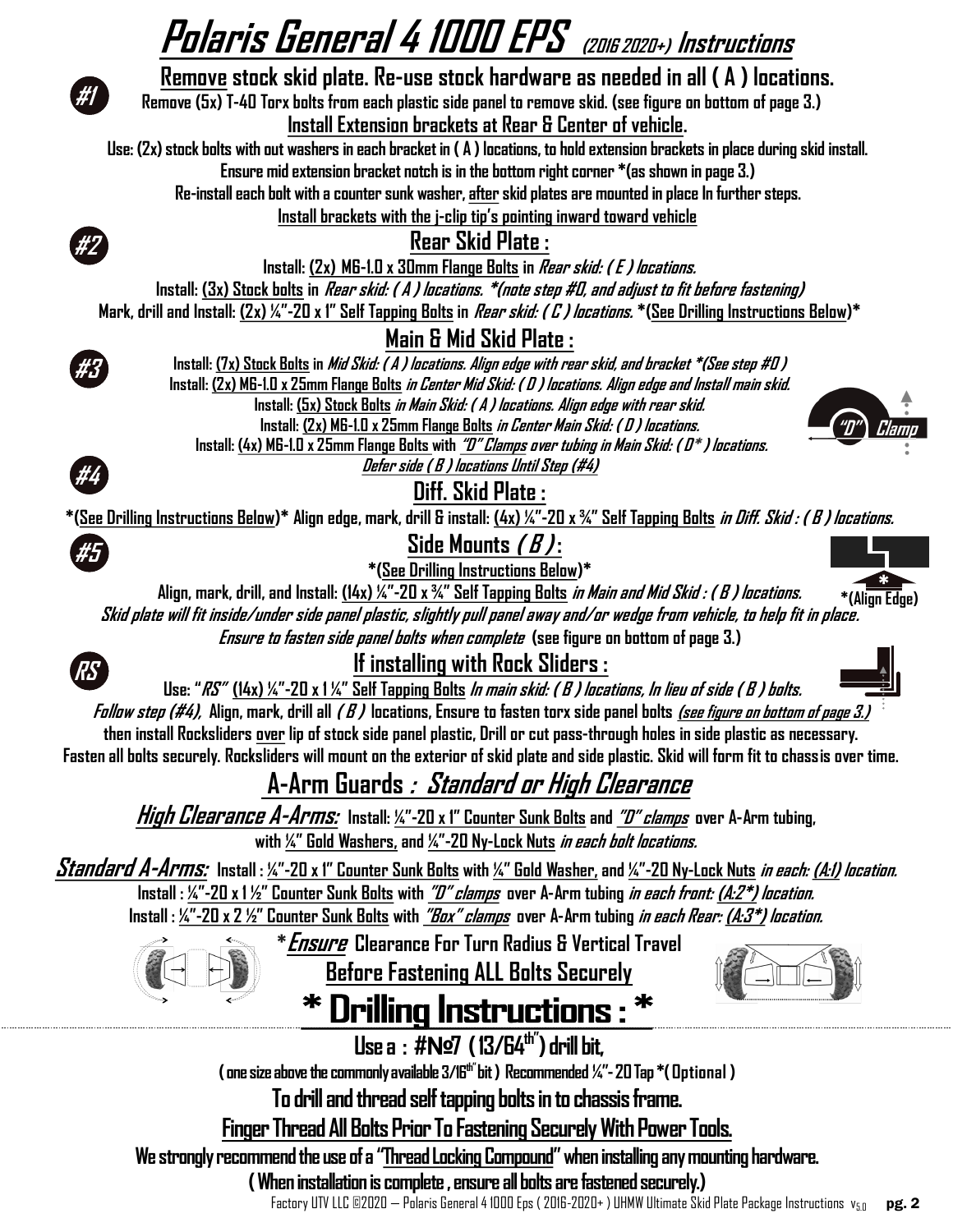

**Do Not Use For Mounting**